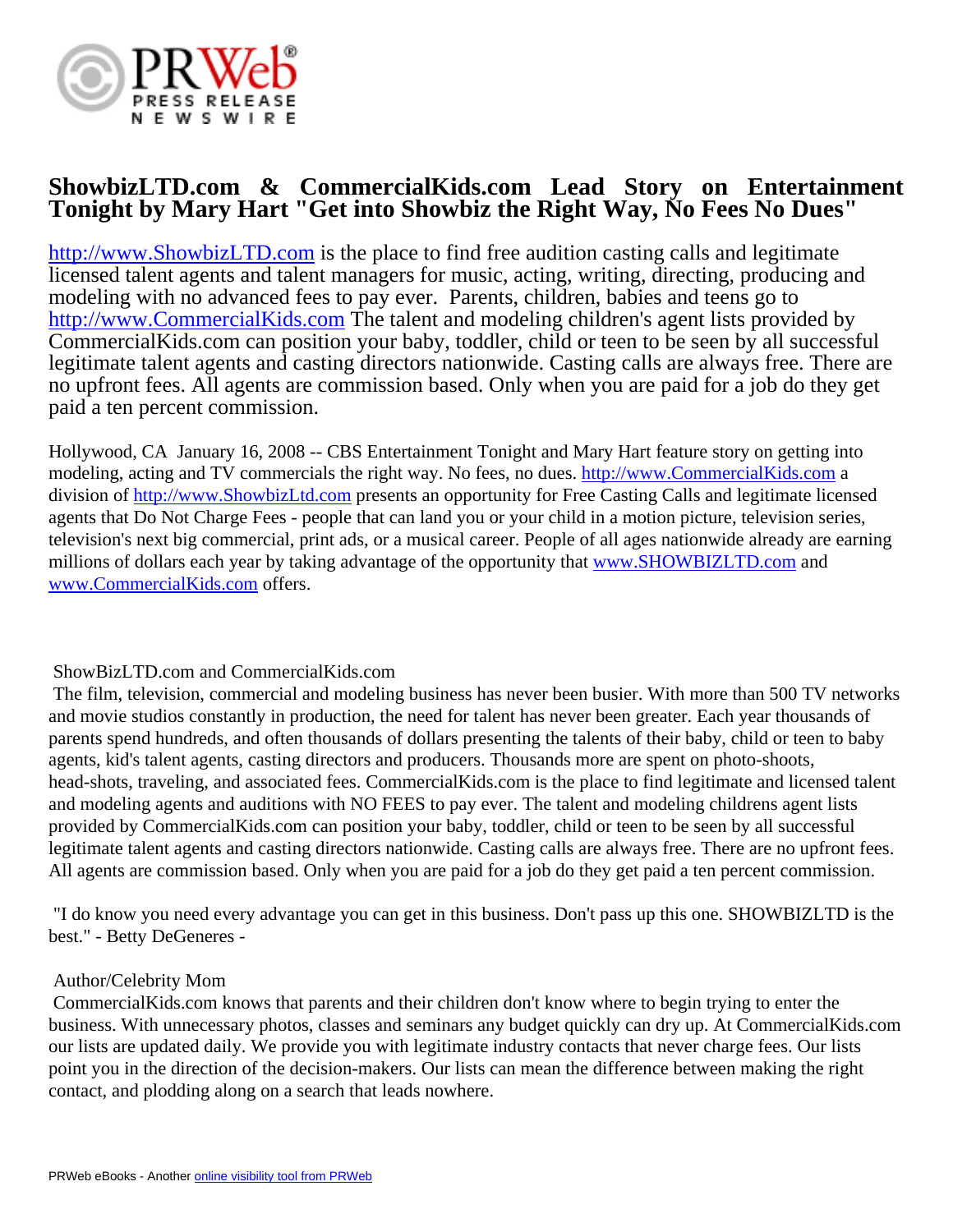

 "You need every advantage in show business. The competition is tough, the rewards great, and so is CommercialKids.com," say Mary-Kate and Ashley Olsen.

###